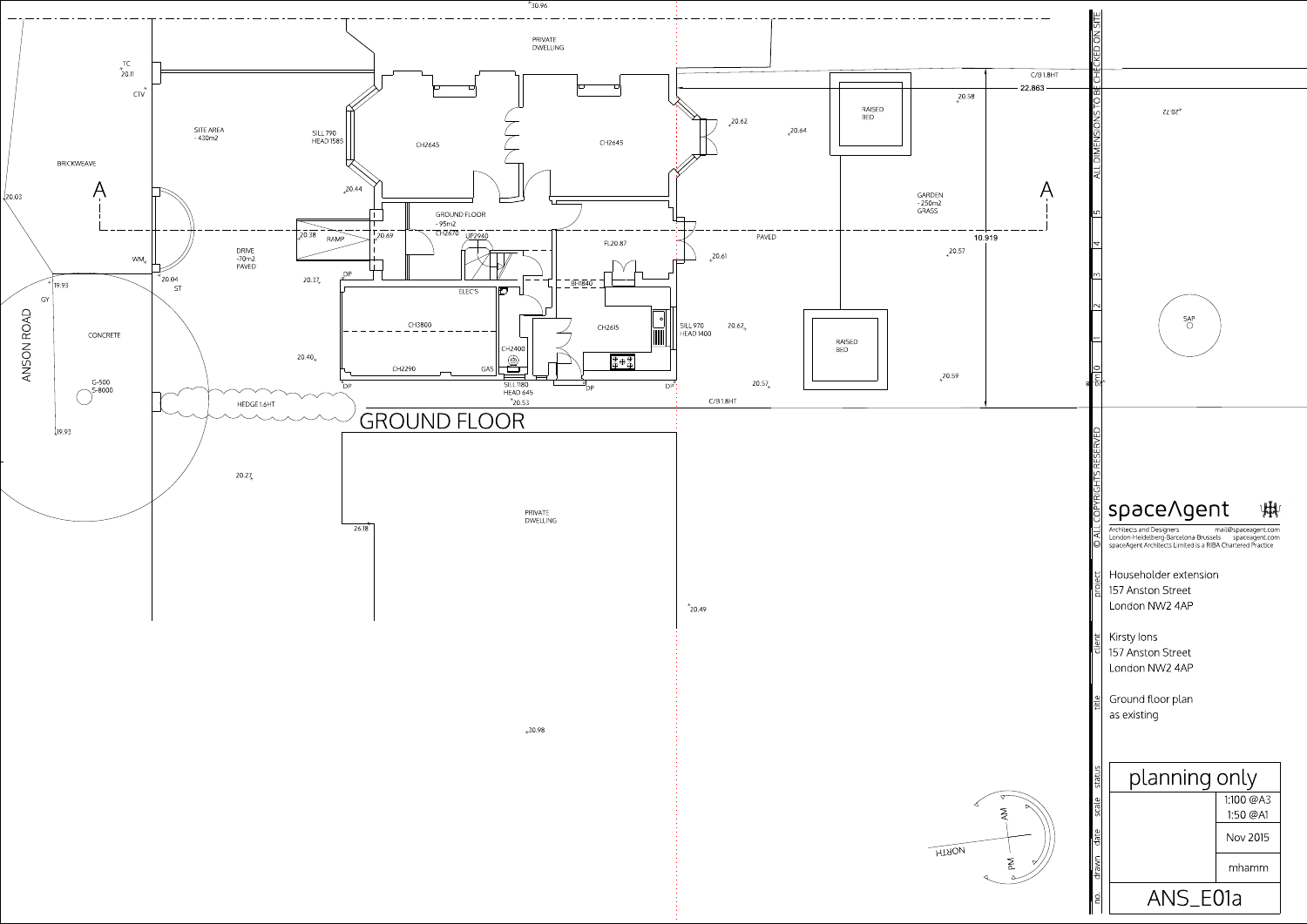

Upper floor plans as existing drawn date scale status – title – client then

Householder extension 157 Anston Street London NW2 4AP

Kirsty Ions 157 Anston Street London NW2 4AP

mail@spaceagent.com Architects and Designers London-Heidelberg-Barcelona-Brussels spaceagent.com<br>spaceAgent Architects Limited is a RIBA Chartered Practice



| planning only |                     |
|---------------|---------------------|
|               | 1100 @A3<br>150 @A1 |
|               | Nov 2015            |
|               | mhamm               |
| ANS E02a      |                     |

ALLDIM ENSIONSTO BECHECKED ON SITE

Y.

 $\frac{2}{15}$   $\frac{13}{14}$   $\frac{15}{12}$ 

 $\overline{\phantom{1}}$ 

no.

status



©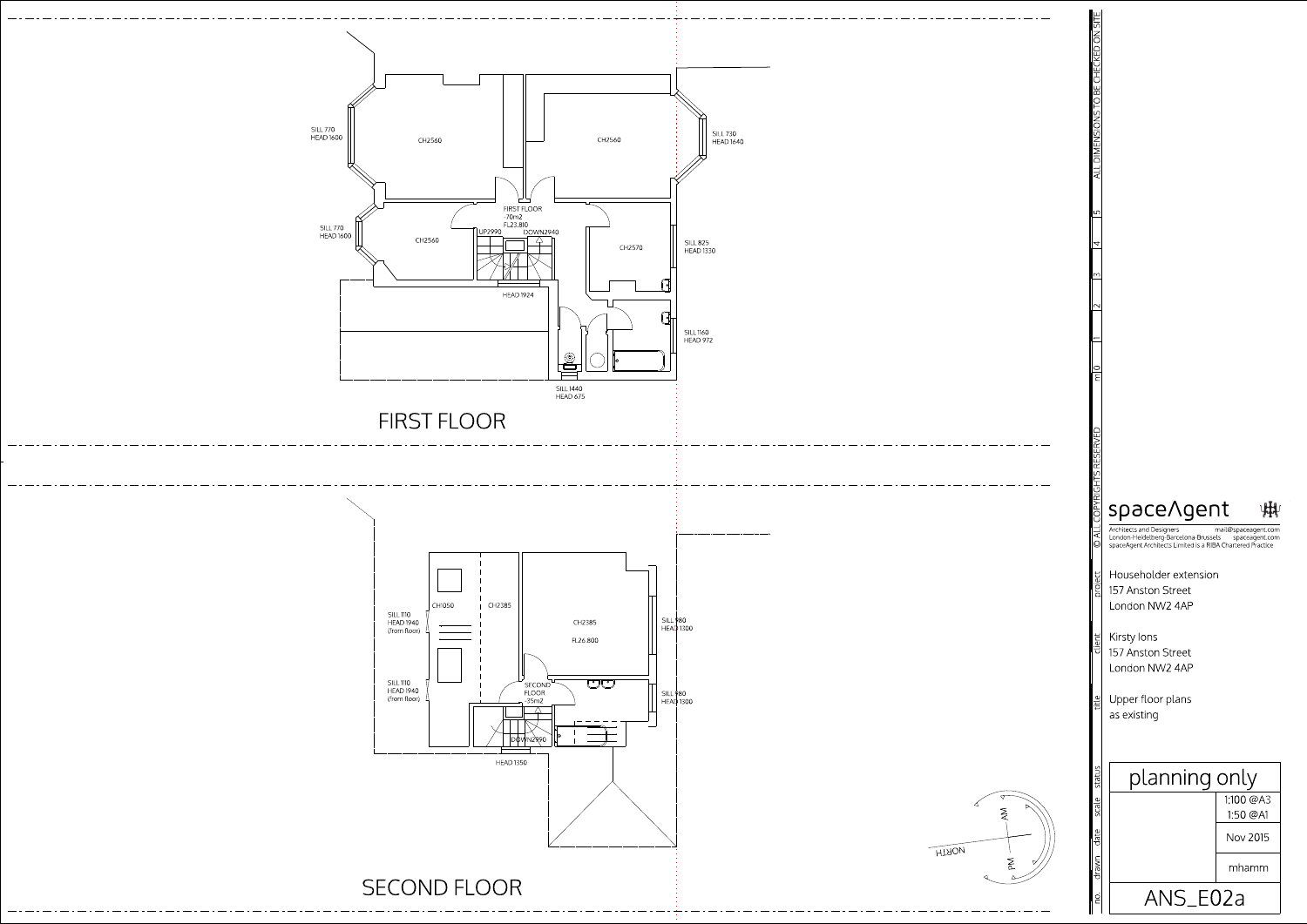